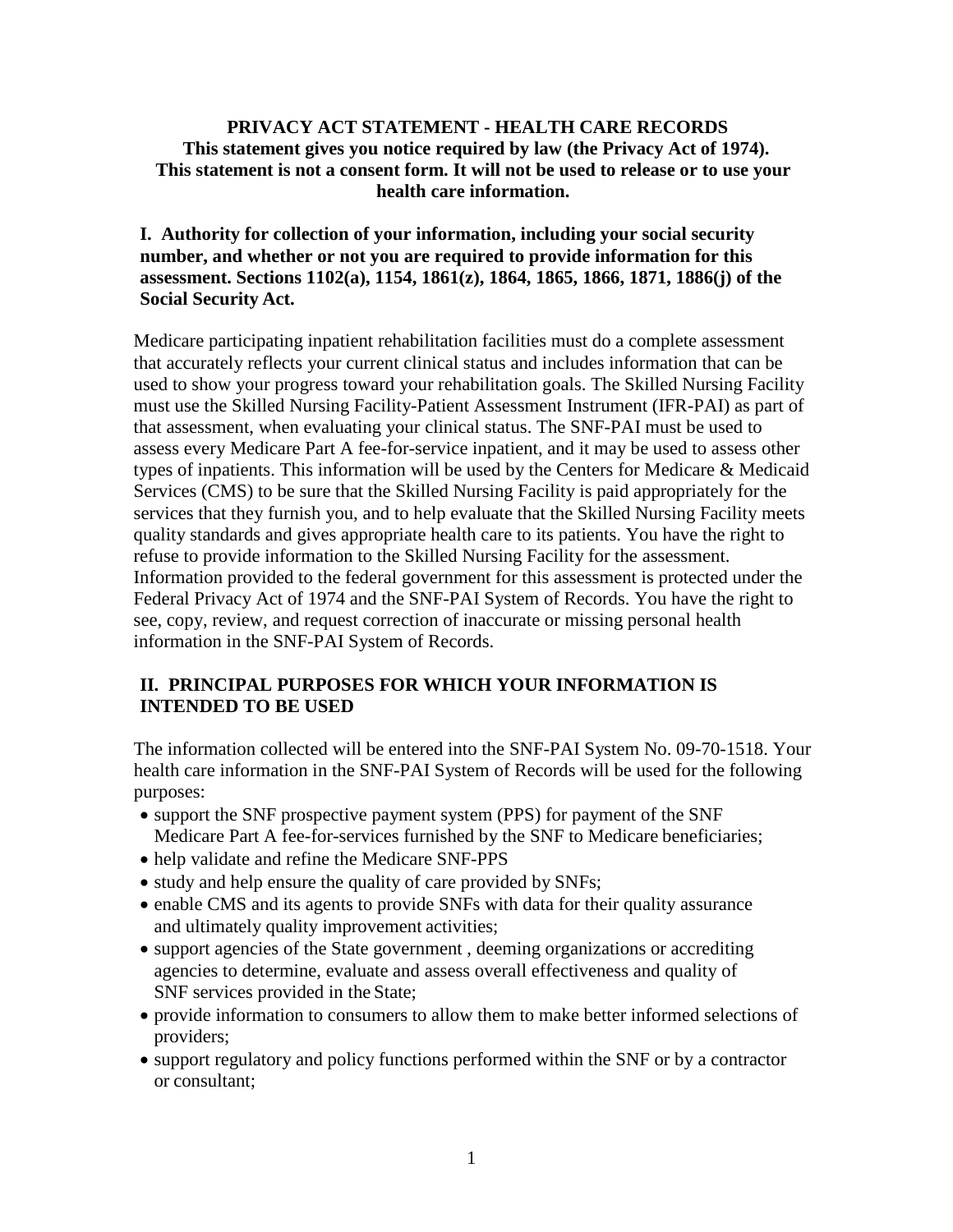- support constituent requests made to a Congressional representative;
- support litigation involving the facility;
- support research on the utilization and quality of inpatient rehabilitation services; as well as, evaluation, or epidemiological projects related to the prevention of disease or disability, or the restoration or maintenance of health for understanding and improving payment systems.

### **III. ROUTINE USES**

These "routine uses" specify the circumstances when the Centers for Medicare  $\&$ Medicaid Services may release your information from the SNF-PAI System of Records without your consent. Each prospective recipient must agree in writing to ensure the continuing confidentiality and security of your information. Disclosures of protected health information authorized by these routine uses may be made only if, and as, permitted or required by the 'Standards for Privacy of Individually Identifiable Health Information.' (45 CFR Parts 160 and 164). Disclosures of the information may be to:

- 1. To agency contractors or consultants who have been contracted by the agency to assist in the performance of a service related to this system of records and who need to have access to the records in order to perform the activity;
- 2. To a Peer Review Organization (PRO) in order to assist the PRO to perform Title XI and Title XVIII functions relating to assessing and improving SNF quality of care. PROs will work with SNFs to implement quality improvement programs, provide consultation to CMS, its contractors, and to State agencies;
- 3. To another Federal or State agency:
	- a. To contribute to the accuracy of CMS's proper payment of Medicare benefits,
	- b. To enable such agency to administer a Federal health benefits program, or as necessary to enable such agency to fulfill a requirement of a Federal statute or regulation that implements a health benefits program funded in whole or in part with Federal funds, or
	- c. To improve the state survey process for investigation of complains related to health and safety or quality of care and to implement a more outcome oriented survey and certification program.
- 4. To an individual or organization for a research, evaluation, or epidemiological projects related to the prevention of disease or disability, the restoration or maintenance of health epidemiological or for understanding and improving payment projects.
- 5. To a member of Congress or to a congressional staff member in response to a inquiry of the Congressional Office made at the written request of the constituent about whom the record is maintained.
- 6. To the Department of Justice (DOJ), court or adjudicatory body when:
	- a. The agency or any component thereof; or
	- b. Any employee of the agency in his or her official capacity; or
	- c. Any employee of the agency in his or her individual capacity where the employee; or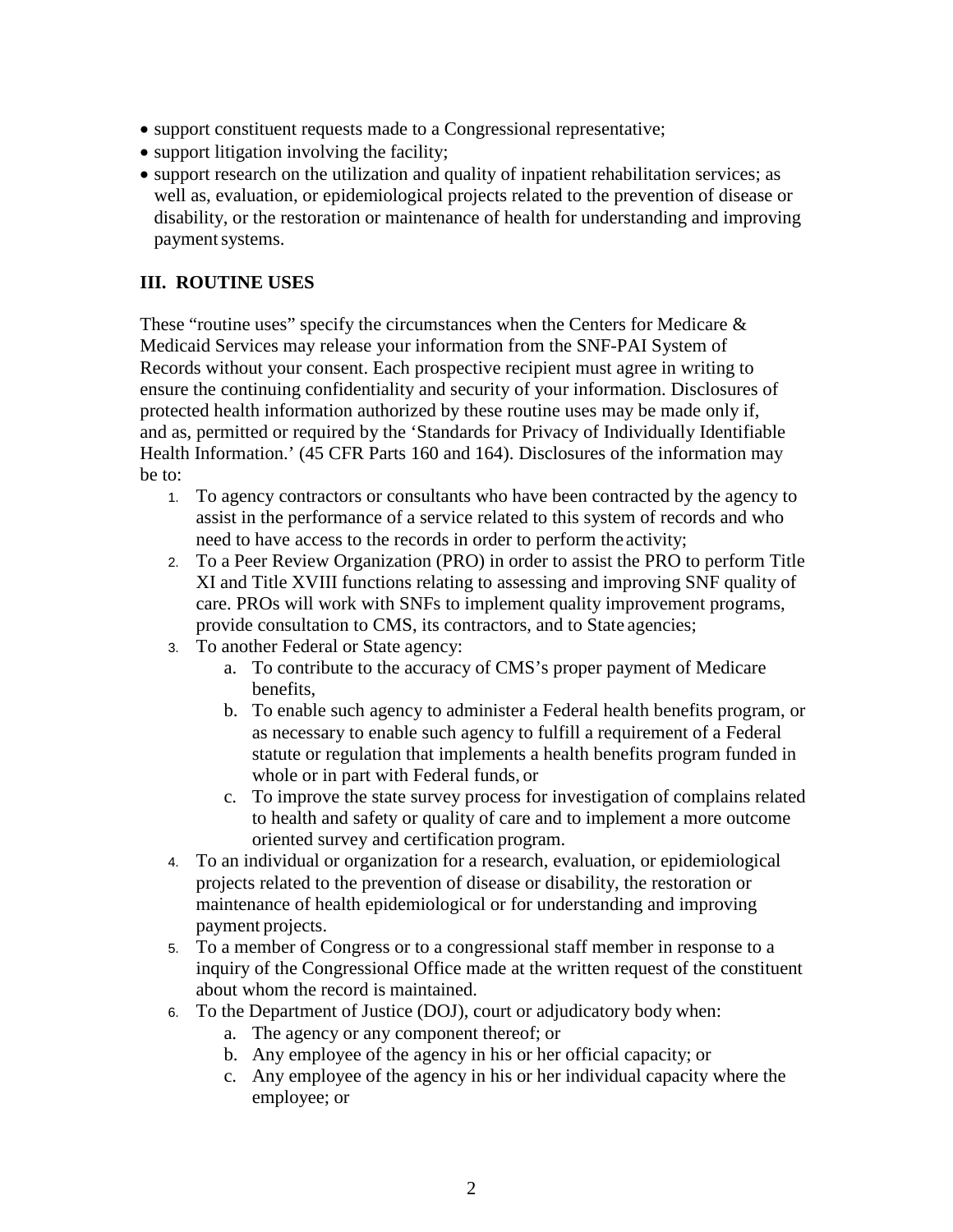- d. The United States Government; is a party to litigation or has an interest in such litigation, and by careful review, CMS determines that the records are both relevant and necessary to the litigation and the use of such records by the DOJ, court or adjudicatory body is compatible with the purpose for which the agency collected the records.
- 7. To a CMS contractor (including, but not necessarily limited to fiscal intermediaries and carriers) that assists in the administration of a CMSadministered health benefits program, or to a grantee of a CMS-administered grant program, when disclosure is deemed reasonably necessary by CMS to prevent, deter, discover, detect, investigate, examine, prosecute, sue with respect to, defend against, correct, remedy, or otherwise combat fraud or abuse in such program.
- 8. To another Federal agency or to an instrumentality of any governmental jurisdiction within or under the control of the United States (including any State or local governmental agency), that administers, or that has the authority to investigate potential fraud or abuse in whole or part by Federal funds, when disclosure is deemed reasonable necessary by CMS to prevent, deter, discover, detect, investigate, examine, prosecute, sue with respect to, defend against, correct, remedy, or otherwise combat frauds or abuse in such programs;
- 9. To a national accrediting organization that has been approved for deeming authority for Medicare requirements for inpatient rehabilitation services (i.e., the Joint Commission for the Accreditation of Healthcare Organizations, the American Osteopathic Association and the Commission of Accreditation of Rehabilitation Facilities). Data will be released to these organizations only for those facilities that participate in Medicare by virtue of their accreditation status.
- 10. To insurance companies, third party administrators (TPA), employers, selfinsurers, manage care organizations, other supplemental insurers, noncoordinating insurers, multiple employer trusts, group health plans (i.e., health maintenance organizations (HMO) or a competitive medical plan (CMP)) with a Medicare contract, or a Medicare-approved health care prepayment plan (HCPP), directly or through a contractor, and other groups providing protection for their enrollees. Information to be disclosed shall be limited to Medicare entitlement data. In order to receive the information, they must agree to:
	- a. Certify that the individual about whom the information is being provided is one of its insured or employees, or is insured and/or employed by another entity for whom they serve as a third party administrator;
	- b. Utilize the information solely for the purpose of processing the individual's insurance claims; and
	- c. Safeguard the confidentiality of the data and prevent unauthorized access.

#### **IV. EFFECT ON YOU IF YOU DO NOT PROVIDE INFORMATION**

The Skilled Nursing Facility needs the information contained in the SNF-PAI in order to comply with the Medicare regulations. Your Skilled Nursing Facility will also use the SNF-PAI to assist in providing you with quality care. It is important that the information be correct. Incorrect information could result in payment errors. Incorrect